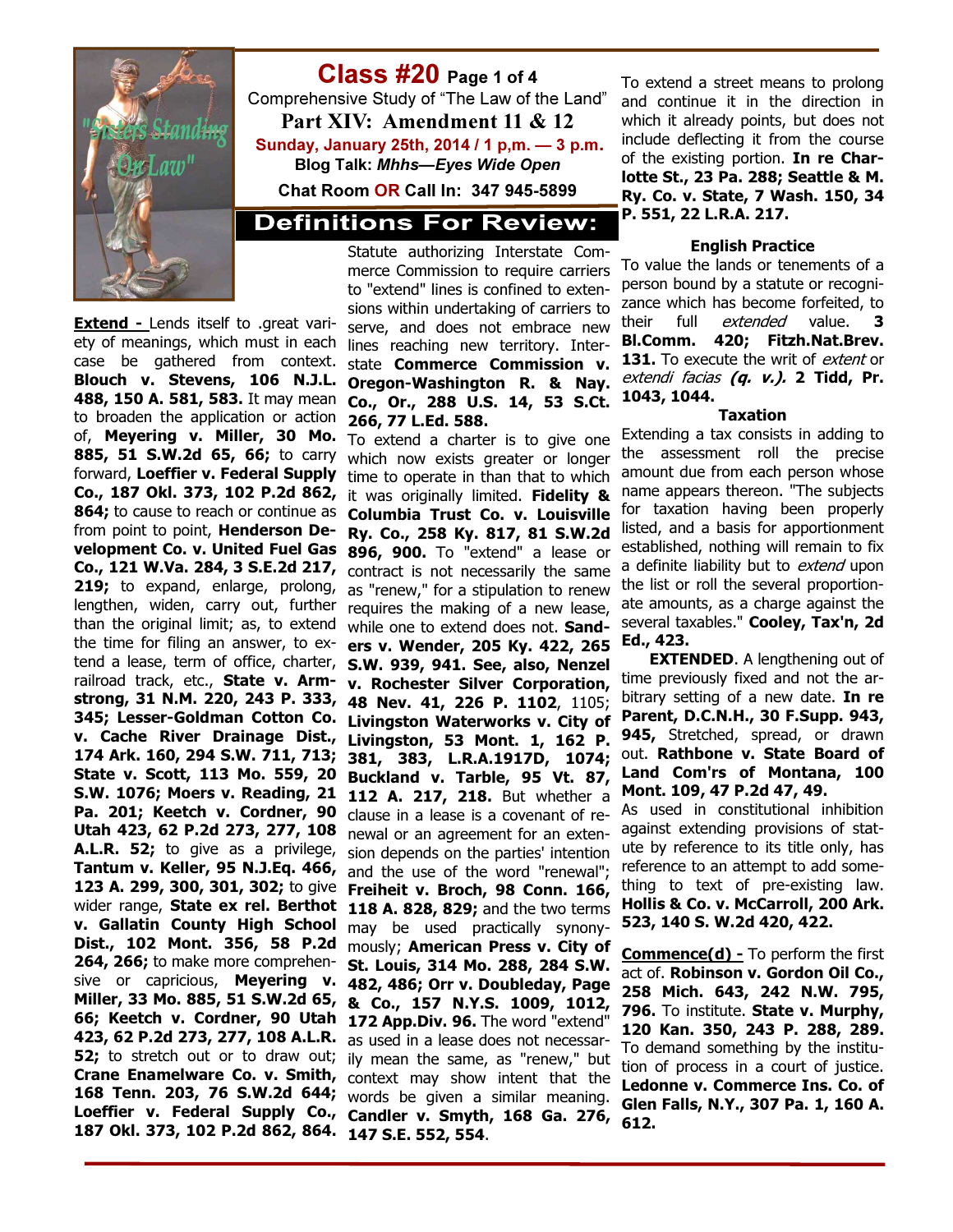**To commence an action or suit is** to demand something by the institution of process in a court of justice. Cohens v. Virginia, 6 Wheat. 408, 5 L.Ed. 257.

To "bring" a suit is an equivalent term; an action Is "commenced" when it is "brought," and vice versa. Goldenberg v. Murphy, 108 U.S. Hannaman v. Tex.Com.App., 261 S.W. 1006, 480. 1007.

pose of immediate service, and that 431, 23 P.2d 219. purpose is not afterwards aban- *Commencement of building* or doned. Wilson v. Clear, 85 N.J.L. improvement, within the meaning of In parliamentary practice, an elec-474, 89 A. 1031. Compare Glenn Lien Law, is the visible commence- tion or vote by. ballot participated in v. Payne, 153 Tenn. 240, 280 S. ment of actual operations on the by the members of both houses of a W. 1019, 1021. Owen v. City of ground for the erection of the build- legislative assembly sitting together **Eastland, 124 Tex. 419, 78** ing, which every one can readily rec- as one body, the result being deter-**S.W.2d 178, 179.** A suit in a court ognize as commencement of a build- mined by a majority of the votes of record is "commenced", so as to ing, and which is done with intention cast by the joint assembly thus consave suit from bar of statute of limi- to continue the work until building is stituted, instead of by concurrent tations, when the petition

issued until the period of limitation P.2d 481, 482, 76 A.L.R. 1397. has run, since plaintiff has done all 504, 505.

D.C.Idaho, 218 F. 915, 919.

the ground. **Solberg v. Sunburst 342, 348.** Oil & Gas Co., 73 Mont. 94, 235 A slip of paper bearing the names of **P. 761, 763.** But see **Terry v.** the offices to be filled at the particu- One from which the name of the Texas Co., Tex.Civ.App., 228 lar election and the names of the candidate is cut out. Murray v. S.W. 1019, holding that a lessee, candidates for whom the elector de- Waite, 113 Me. 485, 94 A. 943, by placing timbers for the erection of sires to vote, or containing a particu- **945, Ann.Cas.1918A, 1128.** One a derrick, together with machinery, lar question of administration or which is destitute or deprived of including a boiler, on the ground public policy on which the voter is some essential or valuable part; where an oil well was to be drilled, asked to express his views. It may greatly shortened. **Stubbs v. Mour**complied with a provision requiring be printed, or written, or partly sund, Tex.Civ. App., 222 S.W.



An action is "commenced" within the "commenced" within statute of limi- 107, 108. Used as a symbol of se-Criminal prosecution

is filed, even though process is not Co. v. Sellards, 133 Kan. 747, 3 State v. Shaw, 9 S.C. 144. completed. Security Stove & Mfg. majorities of the two houses. See

he can toward commencement of **Ballot** - BALLOT. Derived from bal- utes, this term has a varied meanthe suit. **Mo.St.Ann. § 724, p.** lotta, a round bullet, a voice or lot, ing. It may refer to a ballot which **940. City of St. Louis v. Miller,** means act of voting, usually in se- has been furnished by the clerk; 235 Mo.App. 987, 145 S. W.2d cret, by balls or by written or printed Cain v. Garvey, Tex.Civ.App., A suit in equity is not commenced of voting by balls or tickets, or by contemplate that a ballot must have until the issuance of a subpoena fol- any device for casting or recording been printed under the supervision lowed by a bona fide effort to serve votes, as by voting machine. **Norris** of a designated member of the elecit. **U. S. v. Scheurman, v. Mayor and City Council of Bal-** toral board, sealed by the board, and To commence drilling operations Md. 667. Also piece of paper on the official ballots for the election to within the meaning of an oil and gas which the voter gives expression to be held; **Xippas v. Common**lease has reference to the first his choice. **Sawyer Stores v. wealth, 141 Va. 497, 126 S.E.** movement of the drill in penetrating Mitchell, 103 Mont. 148, 62 P.2d 207, 209. tickets or slips of paper; the system  $187$  S.W.  $1111$ ,  $1116$ ; or it may **timore, 192 A. 531, 535, 172** by resolution declared to be one of

him to "commence to drill." **But com-** printed and partly written, and is **632, 634.** 

162, 2 S. Ct. 388, 27 L.Ed. 686 ; pare Lauderdale Power Co. v. deposited by the voter in a "ballot meaning of the statute of limitations tations when complaint is filed with crecy, while "viva voce" is used as a as soon as the summons is signed magistrate in good faith and warrant symbol of publicity. Day v. Walker, and sealed in good faith, for the pur- issued. Hicks v. State, 54 Okl.Cr. 124 Neb. 500, 247 N.W. 350, 351. **Perry, 202 Ala. 394, 80 So. 476,** box" which is in the custody of the officers holding the election. Denny v. Pratt, 104 Conn. 396, 133 A. The whole amount of votes cast.

#### Joint Ballot

#### Official Ballot

Depending on its use in local stat-

#### Mutilated Ballot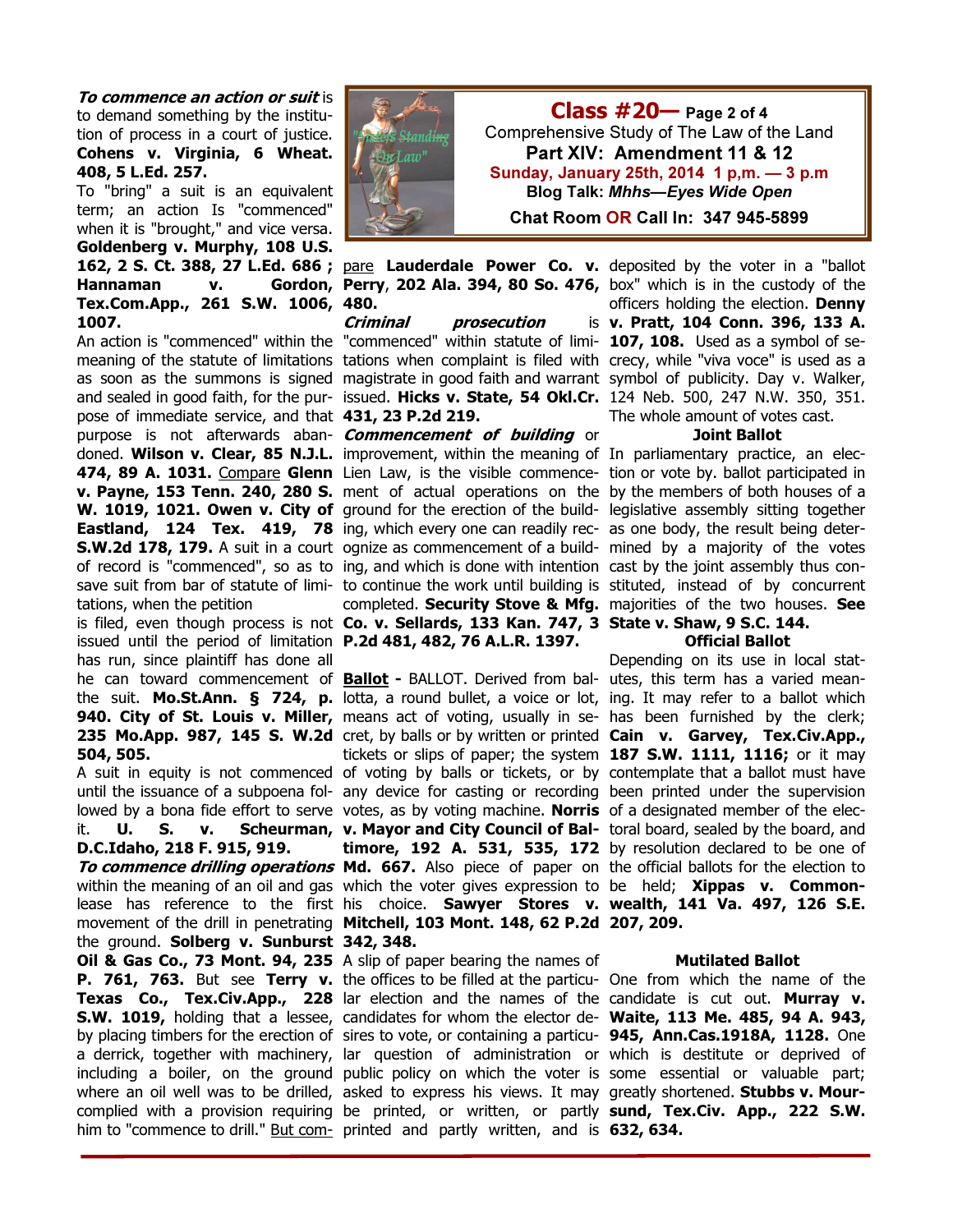

 $Class #20$  Page 3 of 4 Comprehensive Study of The Law of the Land Part XIV: Amendment 11 & 12 Sunday, January 25th, 2014 1 p,m. — 3 p.m Blog Talk: Mhhs—Eyes Wide Open

Chat Room OR Call In: 347 945-5899

#### Reminder Notes for Future Classes:

**State** - A People permanently occupying a fixed territory, bound together by common-law, habits, and custom into one body politic exercising, through the medium of an organized government, independent sovereignty and control over all persons and things within its boundaries, capable of making war and peace and of entering into international relations with other communities of the globe. Black's Law Dictionary  $4^{th}$  Edition.

#### Parties to the Constitution – United States:

1. Moors – Supreme Authority, and 2. Union [United] States of America – Europeans, the People adopted into the Nation.

**Status** – The etymology of the word state comes from the latin "Status" – stare – to stand; Status – manner of standing, attitude, position, carriage, manner, dress, apparel; and other senses.

All **legislative powers** herein granted shall be vested in a Congress of the United States - Moors, which shall consist-[stands together with] of a Senate and House of Representatives – [members elected from the Union **States**<sup>1</sup>

### The 3 Great Departments of Government:

 $\triangle$  Legislative – pass law – this is appropriate if you comprehend that the Moors make up the United States and only the sovereign of the land can make any laws.

 $\triangle$  **Executive** – approve and execute the laws that have been passed.

♦ Judicial – expound and enforce the laws that have been passed.

# 7 Lawful Questions:

- 1. Where is the Judicial Powers specified in the American Constitution 1791?
- 2. Pursuant to Article III Section I, where does the Judicial Powers reside?
- 3. Who is the United States?
- 4. What does the XII Bill of Right clarify? • What does it pertain to?
- 5. Are any of the Presidents qualified to be the president of the United States of America?
	- Why?
- 6. Does the XII Bill of Right replace?

# Group Discussion Question:

7. In the XI Bill of Right where it says "The judicial power of the United States shall not be construed to extend to any suit in law or equity commenced or prosecuted against one of the United States by citizens of another State, of by citizens or subjects of any foreign states." Who are they referring to and why?

#### Supreme Laws for Review:

Justice Douglas, in his dissenting opinion at page 140 said, "If (federal judges) break the law, they can be prosecuted." Justice Black, in his dissenting opinion (at page 141) said, "Judges, like other people, can be tried, convicted and punished for crimes... The judicial power shall extend to all cases, in law and equity, arising under this Constitution". Chandler v. Judicial Council of the 10th Circuit, 398 U.S. 74, 90 S. Ct. 1648, 26 L. Ed. 2d 100

Note: Any judge who does not comply with his oath to the Constitution of the United States wars against that Constitution and engages in acts in violation of the supreme law of the land. The judge is engaged in acts of treason. Cooper v. Aaron, 358 U.S. 1, 78 S. Ct. 1401 (1958)

Constitutionally and in fact of law and judicial rulings, state-federal "magistrates-judges" or any government actors, state or federal, may now be held liable, if they violate any Citizen's Constitutional rights, privileges, or immunities, or guarantees; including statutory civil rights. A judge is not immune for tortious acts committed in a purely Administrative, non-judicial capacity. United States v. Lanier (March 1997) Forrester v. White, 484 U.S. at 227-229, 108 S. Ct. at 544-545 (1987). Westfall v.Erwin, 108 S. Ct. 580 (1987)

psychological and physical hardships of two trials, nor the potential of a harsher sentence on the second trial impermissibly burdened the right to a jury trial.